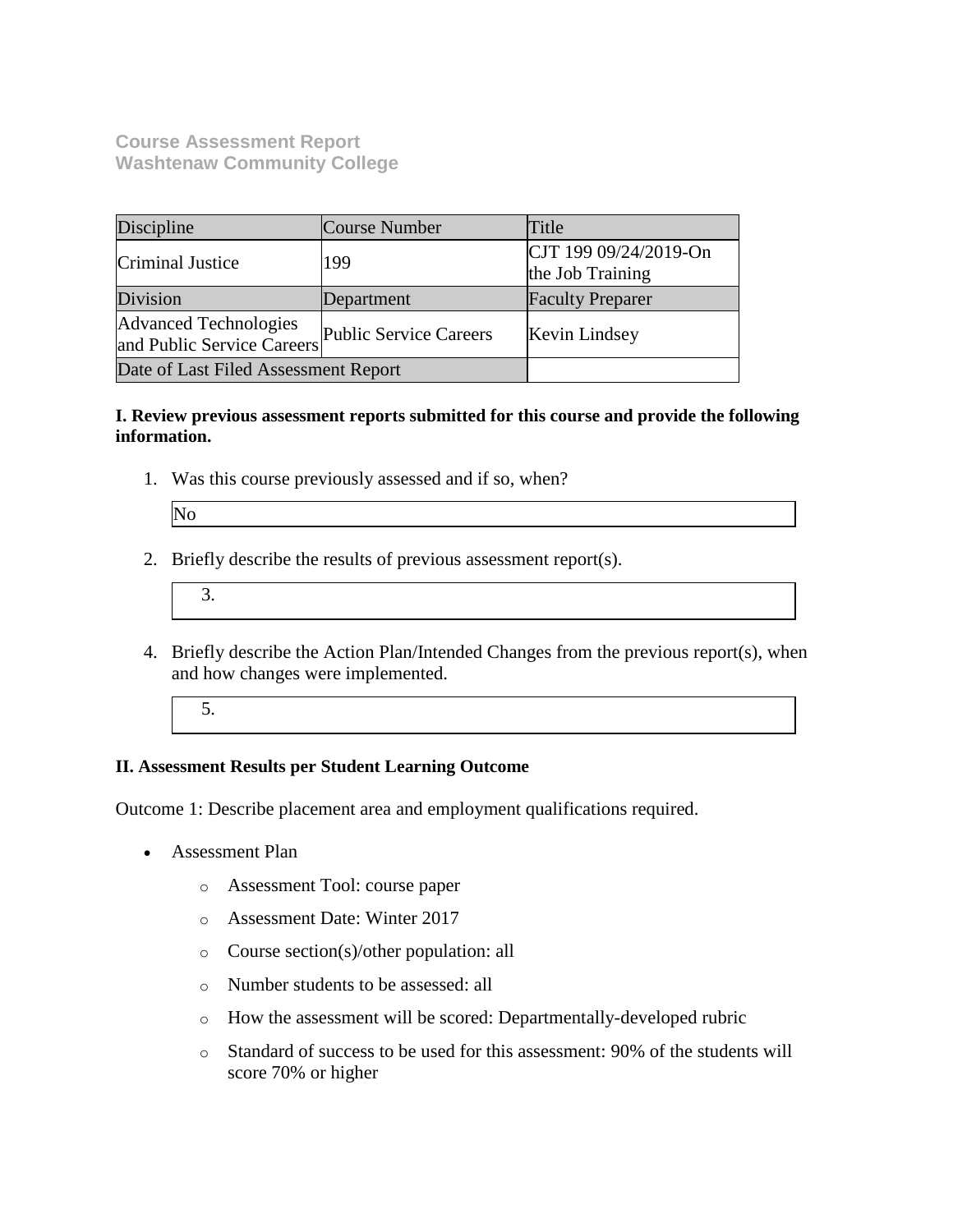- o Who will score and analyze the data: Departmental faculty
- 1. Indicate the Semester(s) and year(s) assessment data were collected for this report.

| Fall (indicate years below) $\begin{bmatrix}$ while | Winter (indicate years) | SP/SU (indicate years)<br>below) |
|-----------------------------------------------------|-------------------------|----------------------------------|
|                                                     |                         | 2019                             |

2. Provide assessment sample size data in the table below.

| # of students enrolled | # of students assessed |
|------------------------|------------------------|
|                        |                        |

3. If the number of students assessed differs from the number of students enrolled, please explain why all enrolled students were not assessed, e.g. absence, withdrawal, or did not complete activity.

| N/<br>. . |  |  |
|-----------|--|--|
|           |  |  |

4. Describe how students from all populations (day students on campus, DL, MM, evening, extension center sites, etc.) were included in the assessment based on your selection criteria.

All students were included in this assessment as this was the only section offered for this section during the Summer 2019 Semester.

5. Describe the process used to assess this outcome. Include a brief description of this tool and how it was scored.

Each student was required to submit weekly journal logs and a final (course paper) report as a part of this assessment. The logs and final report were scored by the professor in the course. The tool is scored by the professor based on completeness, timeliness, thoroughness, and its congruency with the report provided by the host agency.

6. Briefly describe assessment results based on data collected for this outcome and tool during the course assessment. Discuss the extent to which students achieved this learning outcome and indicate whether the standard of success was met for this outcome and tool.

## Met Standard of Success: Yes

Five students were assessed on the above. Four of the five (80%) students received 30 out of 30 possible points. The final student received 21 of 30 possible points. Based on the scoring 100% of the students did in fact receive a score of 70% or better on the assessment tool.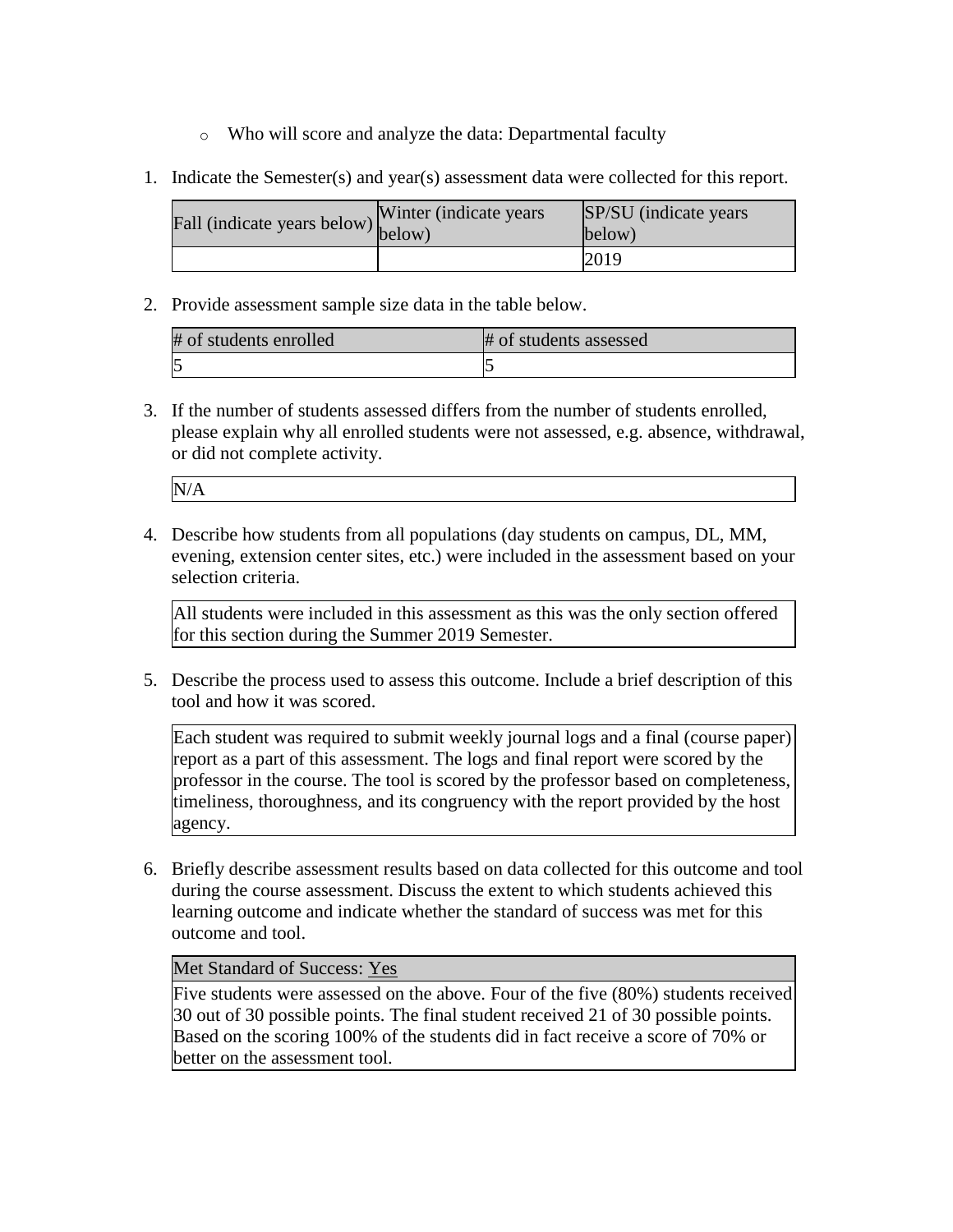7. Based on your interpretation of the assessment results, describe the areas of strength in student achievement of this learning outcome.

Each agency has varying employment qualifications required. An attorney in a courtroom setting requires a Juris Doctorate and passing of the Bar examination. A police agency requires an associate's degree and the successful completion of the police academy.

By placing the students at an agency where they endeavor to find future employment, this provides them with the opportunity to explore their possible career choice as well as foster good relationships with a future employer.

8. Based on your analysis of student performance, discuss the areas in which student achievement of this learning outcome could be improved. If student met standard of success, you may wish to identify your plans for continuous improvement.

Continuous review of the host agencies, addition of host agencies based on the needs and desires of the students, and possible pairing of agencies as needed is required for a successful internship program.

Outcome 2: Effectively communicate and perform in the criminal justice profession.

- Assessment Plan
	- o Assessment Tool: external evaluation form
	- o Assessment Date: Winter 2017
	- o Course section(s)/other population: all
	- o Number students to be assessed: all
	- o How the assessment will be scored: Departmentally-developed rubric
	- o Standard of success to be used for this assessment: 90% of the students will score 70% or higher.
	- o Who will score and analyze the data: Departmental faculty and outside professional
- 1. Indicate the Semester(s) and year(s) assessment data were collected for this report.

| Fall (indicate years below) below) | Winter (indicate years | SP/SU (indicate years)<br>below) |
|------------------------------------|------------------------|----------------------------------|
|                                    |                        | 2019                             |

2. Provide assessment sample size data in the table below.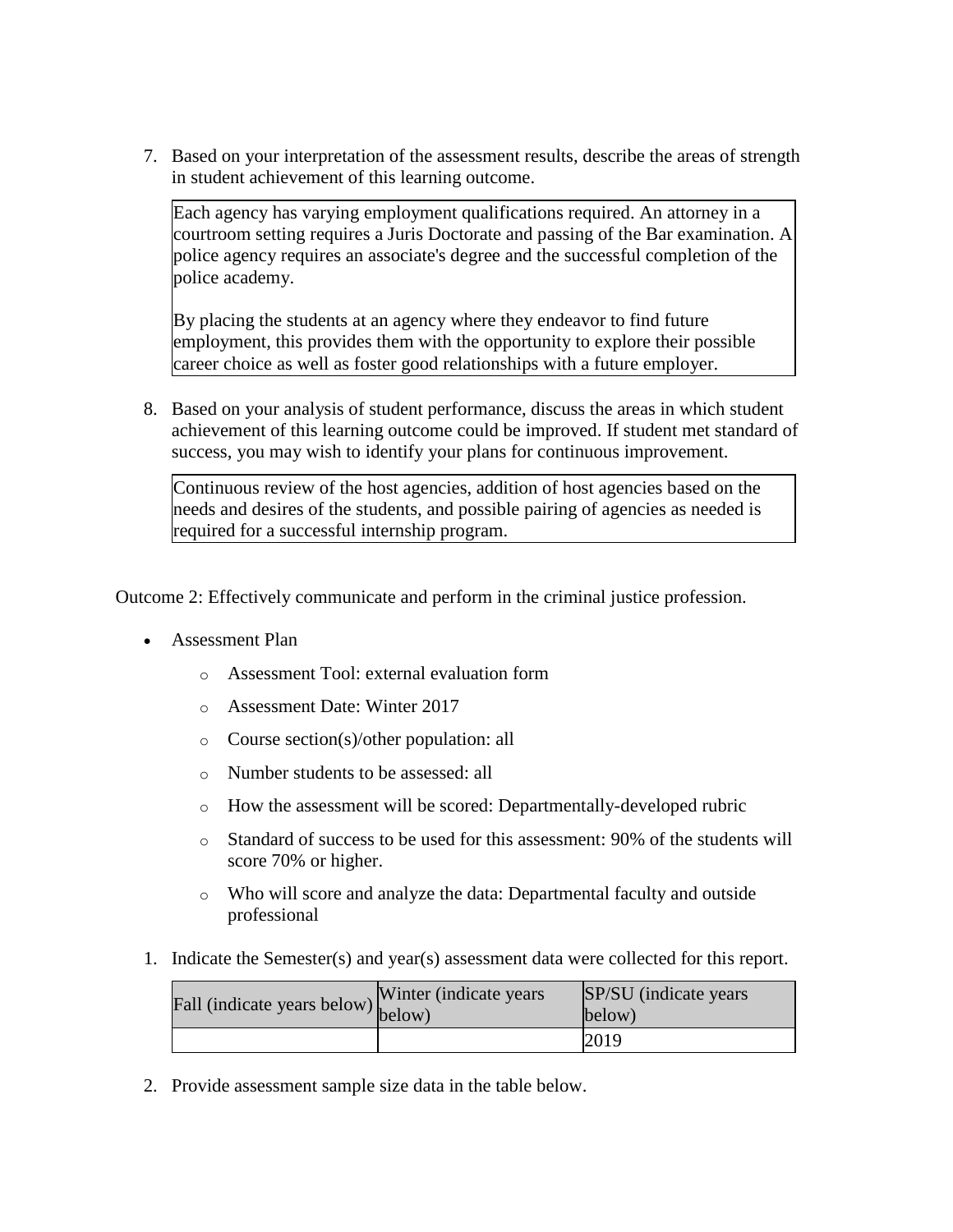| # of students enrolled | # of students assessed |
|------------------------|------------------------|
|                        |                        |

3. If the number of students assessed differs from the number of students enrolled, please explain why all enrolled students were not assessed, e.g. absence, withdrawal, or did not complete activity.

N/A. All students were assessed via this assessment tool.

4. Describe how students from all populations (day students on campus, DL, MM, evening, extension center sites, etc.) were included in the assessment based on your selection criteria.

All student populations were assessed as this was the only section offered in the Summer of 2019.

5. Describe the process used to assess this outcome. Include a brief description of this tool and how it was scored.

The external evaluation form is a rating form, given to the outside agencies that host our students for their internships. The outside agency liaison completes the evaluation form on the student at the end of their internship. Based on their evaluation, the WCC faculty member reviews the working log to ensure the student obtained the appropriate hours at the site and contact with the hosting agency, and then the student is assigned a grade.

6. Briefly describe assessment results based on data collected for this outcome and tool during the course assessment. Discuss the extent to which students achieved this learning outcome and indicate whether the standard of success was met for this outcome and tool.

Met Standard of Success: Yes

All five students were assessed using this tool. Four of the five (80%) students obtained a score of 60 out of 60. One student received a score of 51 out of 60. Based on the assessment, 100% of the students did in fact score 70% or higher on the tool.

7. Based on your interpretation of the assessment results, describe the areas of strength in student achievement of this learning outcome.

One of the strengths of the internship is the exposure of the students to real work environments, not the achievement of perfect performance while there or a perfect essay. Many of the students admit they are totally out of their comfort zone and often feel awkward. This is not a problem. It is better for the student to go through this awkward phase as an intern than after being hired into their first job. The internship allows the student to experiment, fail, start over, and begin the long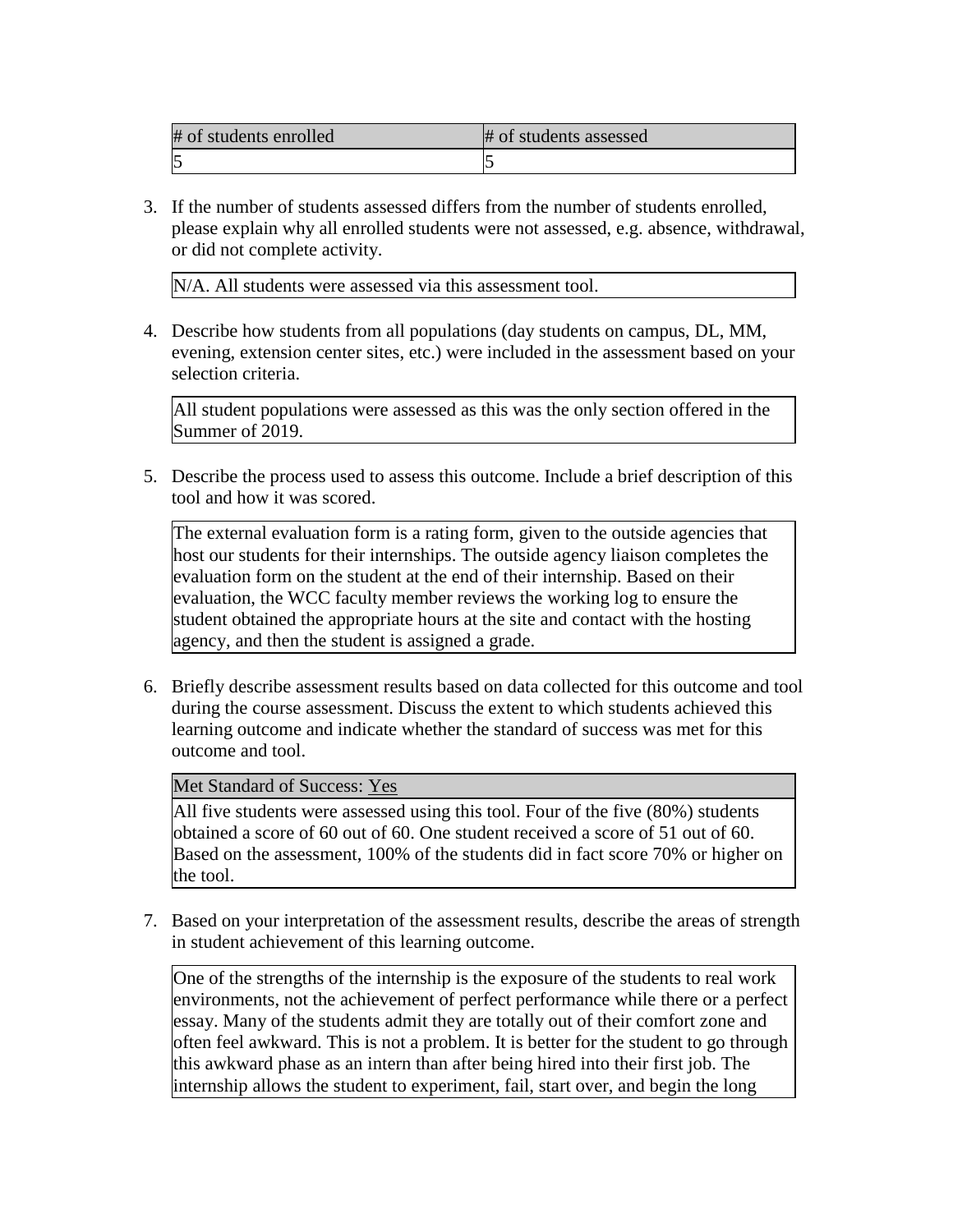adjustment to adult professionalism. Finally, this also offers the agency an opportunity to evaluate the student for possible employment options in the future.

8. Based on your analysis of student performance, discuss the areas in which student achievement of this learning outcome could be improved. If student met standard of success, you may wish to identify your plans for continuous improvement.

The students are routinely reminded of prior student interns' positive experiences, challenges, and the mistakes they made. This seems to be a great tool. The students seem to be very interested in how other students have failed or succeeded.

Further, improvement comes from the opportunities of being able to provide the student with various agencies to choose from and continuous contact with those agencies to ensure WCC is meeting their needs and expectations.

Outcome 3: Apply classroom knowledge to the real world of the Criminal Justice system.

- Assessment Plan
	- o Assessment Tool: course paper
	- o Assessment Date: Winter 2017
	- o Course section(s)/other population: all
	- o Number students to be assessed: all
	- o How the assessment will be scored: Departmentally-developed rubric
	- o Standard of success to be used for this assessment: 90% of the students will score 70% or higher
	- o Who will score and analyze the data: Departmental faculty
- 1. Indicate the Semester(s) and year(s) assessment data were collected for this report.

| rall (indicate years below) below) | Winter (indicate years) | SP/SU (indicate years)<br>below) |
|------------------------------------|-------------------------|----------------------------------|
|                                    |                         | 2019                             |

2. Provide assessment sample size data in the table below.

| # of students enrolled | # of students assessed |
|------------------------|------------------------|
|                        |                        |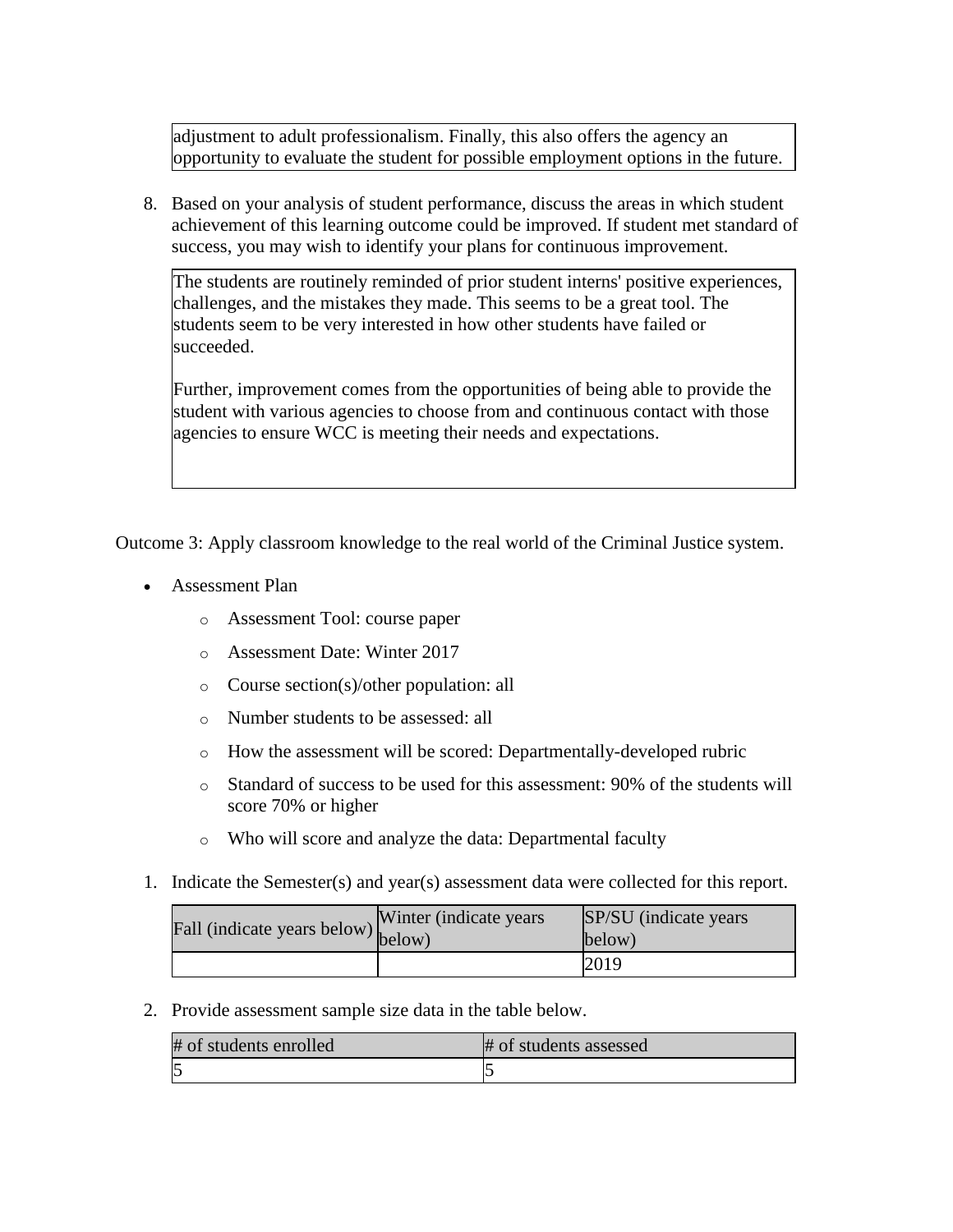3. If the number of students assessed differs from the number of students enrolled, please explain why all enrolled students were not assessed, e.g. absence, withdrawal, or did not complete activity.

N/A - All students were assessed.

4. Describe how students from all populations (day students on campus, DL, MM, evening, extension center sites, etc.) were included in the assessment based on your selection criteria.

All students from all populations were assessed using this tool as this was the only section offered in the Summer of 2019.

5. Describe the process used to assess this outcome. Include a brief description of this tool and how it was scored.

The students complete a log of their activities at the host agency worksite. In addition, they complete a final report (course paper). These items are scored by the professor for completeness, timeliness, thoroughness, and congruency with the host agency evaluation report.

6. Briefly describe assessment results based on data collected for this outcome and tool during the course assessment. Discuss the extent to which students achieved this learning outcome and indicate whether the standard of success was met for this outcome and tool.

Met Standard of Success: Yes

All students were assessed. Four of the five (80%) students received a score of 30 out of 30 possible points. One student received a score of 21 out of 30. The learning outcome requires 90% of students receive a score of 70% or higher. Based on the final results, all students did in fact receive a score of 70% or higher on the assessment tool.

7. Based on your interpretation of the assessment results, describe the areas of strength in student achievement of this learning outcome.

The internship provides the student various opportunities to put academic knowledge into action in the field. For example, the student is able to complete reports that are utilized in the criminal justice field. The student is able to see their academic learning of community policing in use in a police agency they are assigned to. In an internship, in a courtroom setting, the student is able to use his/her academic knowledge in criminal law, to see the criminal law process in a real courtroom setting. There are numerous other examples of the application of classroom knowledge being used in the field of criminal justice depending on where the student is placed.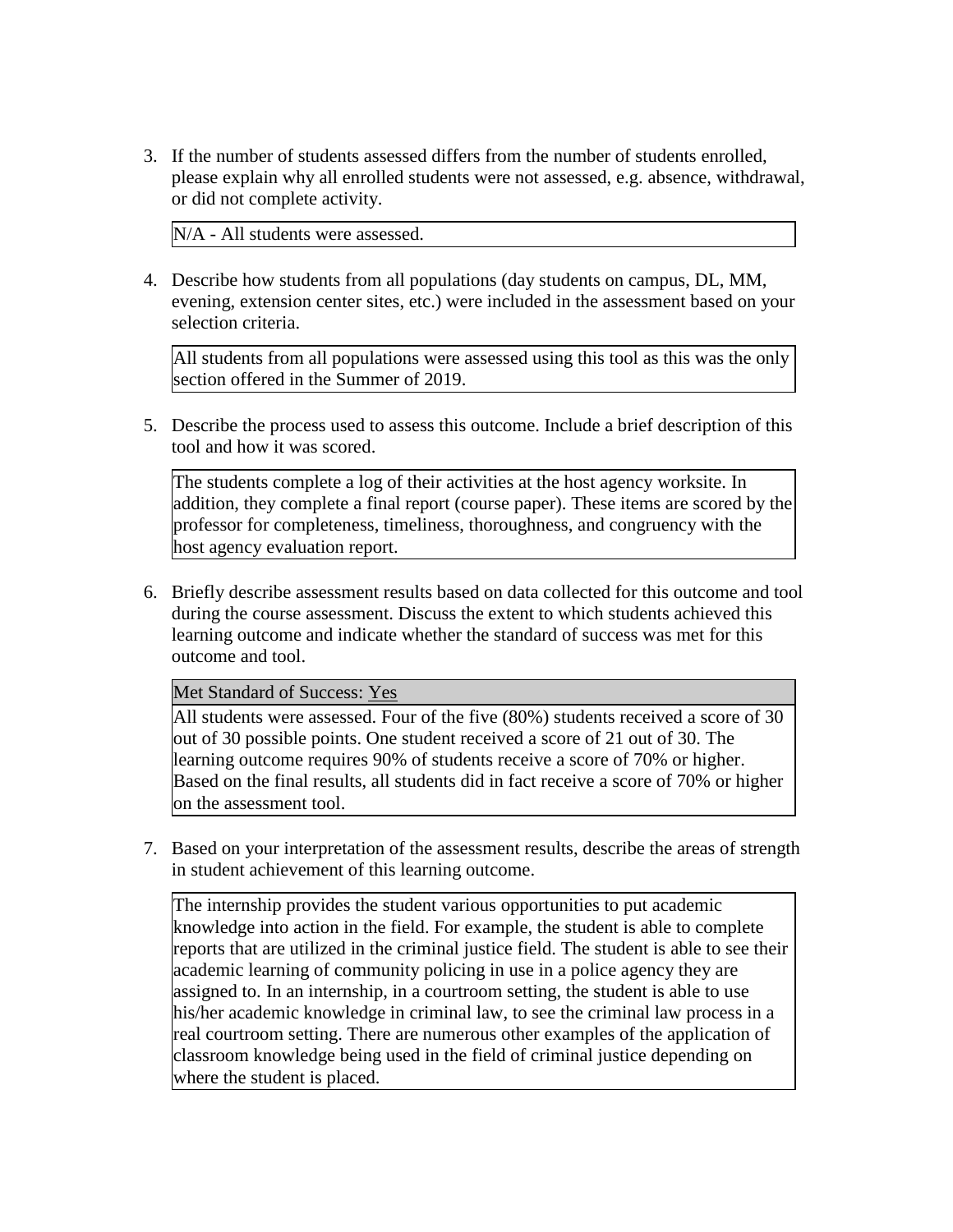8. Based on your analysis of student performance, discuss the areas in which student achievement of this learning outcome could be improved. If student met standard of success, you may wish to identify your plans for continuous improvement.

Continuous monitoring of current sites, relationship building, and seeking out of additional sites is necessary to ensure the student is able to see and perform in the criminal justice field.

## **III. Course Summary and Intended Changes Based on Assessment Results**

1. Based on the previous report's Intended Change(s) identified in Section I above, please discuss how effective the changes were in improving student learning.

N/A - This is the first time this course has been formally assessed.

2. Describe your overall impression of how this course is meeting the needs of students. Did the assessment process bring to light anything about student achievement of learning outcomes that surprised you?

There were no surprises noted during this review.

3. Describe when and how this information, including the action plan, was or will be shared with Departmental Faculty.

The three staff that are mainly involved in the course (two full-time staff and the instructor who teaches the course), have been actively involved in the process to complete this evaluation.

## 4.

Intended Change(s)

| <b>Intended Change</b>                                     | Description of the<br>change                                                                                                                                                                                        | Rationale                                                                                                                                                                                                                                                                    | Implementation<br>Date |
|------------------------------------------------------------|---------------------------------------------------------------------------------------------------------------------------------------------------------------------------------------------------------------------|------------------------------------------------------------------------------------------------------------------------------------------------------------------------------------------------------------------------------------------------------------------------------|------------------------|
| <b>Other: Continuous</b><br>review of the host<br>agencies | Ongoing continuous<br>review of the host<br>agencies to include:<br>adding agencies,<br>separation from<br>agencies, and<br>review of the<br>internship<br>experience provided<br>to the students are<br>necessary. | An internship<br>course is an<br>opportunity for a<br>student to get real<br>world experience<br>from their academic $ _{2020}$<br>learning. It is also<br>an opportunity for<br>them to see if they<br>truly desire to be in<br>the field of criminal<br>justice and if so, |                        |